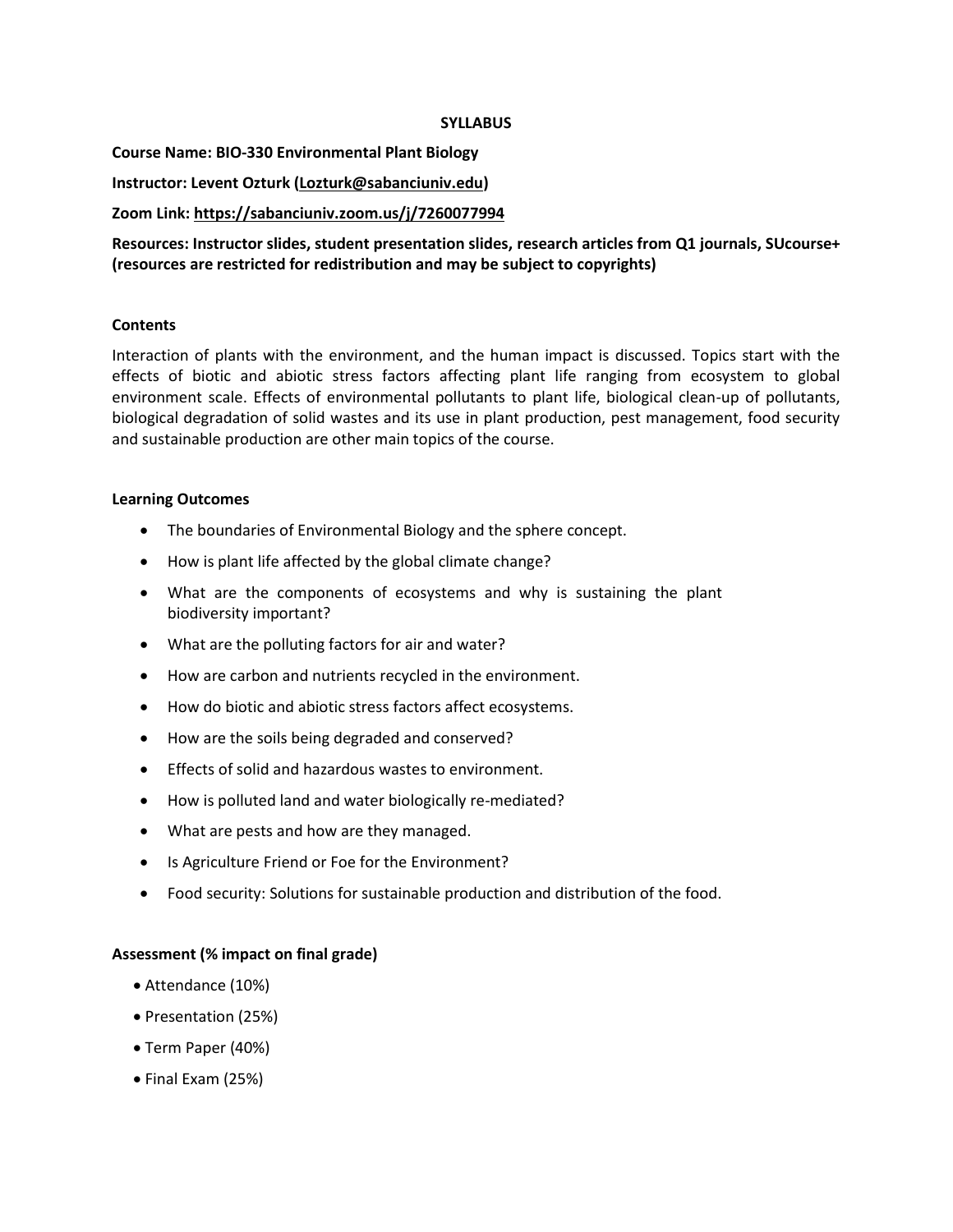### **Weekly Activity (subject to change)**

| <b>Weeks</b> | <b>Activity</b>                                                          |
|--------------|--------------------------------------------------------------------------|
| 1            | Introducing Environmental Biology                                        |
| 2            | Global Climate Change and Plant Life                                     |
| 3            | <b>Ecosystems and Plant Biodiversity</b>                                 |
| 4            | <b>Carbon and Nutrient Recycling</b>                                     |
| 5            | Pollution of Air and Water                                               |
| 6            | <b>Abiotic Stress in Plants</b>                                          |
| 7            | Climate Change, Agriculture and Human Nutrition                          |
| 8            | Plant Adaptations to the Environment / Soil Degradation and Conservation |
| $9*$         | <b>Biological Remediation of Land and Water</b>                          |
| $10*$        | <b>Pest Management</b>                                                   |
| $11*$        | <b>Solid and Hazardous Wastes</b>                                        |
| $12*$        | Is Agriculture Friend or Foe for the Environment?                        |
| $13*$        | <b>Food Security: Sustainable Production and Distribution</b>            |

\*weeks of student presentations

# **Attendance, Make-up, Ethics**

Absence in presentation session or the final exam results in a zero grade. Missing to submit the Term Paper in due time also results in a zero grade. There will be no scheduled make-ups for these assessment items. In case of an emergency with a valid excuse (*e.g.,* a written proof of doctor's report, accident report, etc.) the instructor must be informed within the same week. In such a case, a separate assessment (in a structured essay format) will be given at a time and date determined by the instructor. Sabanci University's regulations on plagiarism and cheating will be strictly enforced on students who help, attempt, or conduct any form of cheating. Assessment materials will be check by plagiarism software.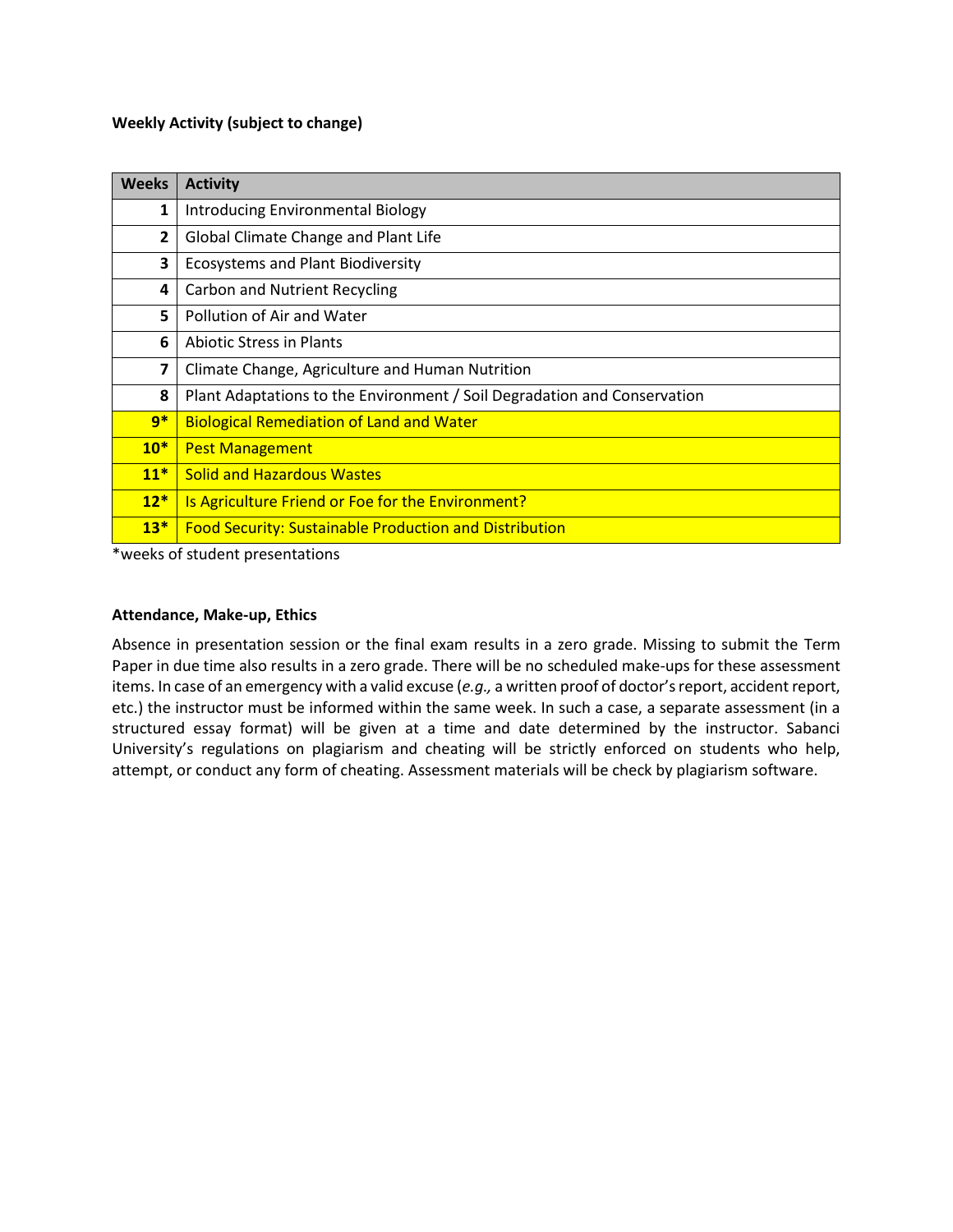#### **Student Presentation Rules and Schedule**

1. Students will present during weeks 9-13 during the course hours (see schedule below). Physical presentations are highly encouraged but online presentations on Zoom is also accepted for hybrid/online semesters. Sessions will be recorded for grading and proof of attendance.

| <b>Chapters</b>                                        | <b>Presenting Students*</b><br>(team of five for each chapter/week)              | <b>Week/Day</b> | <b>Date and time</b> |
|--------------------------------------------------------|----------------------------------------------------------------------------------|-----------------|----------------------|
| <b>Biological</b><br>Remediation of<br>Land and Water  | Aaaaa Bbbbbb Ccccc<br>1.<br>Aaaaa Bbbbbb Ccccc<br>2.                             |                 |                      |
|                                                        | Aaaaa Bbbbbb Ccccc<br>3.<br>Aaaaa Bbbbbb Ccccc<br>4.<br>Aaaaa Bbbbbb Ccccc<br>5. |                 |                      |
| Pest<br>Management                                     | Aaaaa Bbbbbb Ccccc<br>6.<br>Aaaaa Bbbbbb Ccccc<br>7.                             |                 |                      |
|                                                        | Aaaaa Bbbbbb Ccccc<br>8.<br>Aaaaa Bbbbbb Ccccc<br>9.<br>10. Aaaaa Bbbbbb Ccccc   |                 |                      |
| Solid and<br><b>Hazardous</b><br>Wastes                | 11. Aaaaa Bbbbbb Ccccc<br>12. Aaaaa Bbbbbb Ccccc                                 |                 |                      |
|                                                        | 13. Aaaaa Bbbbbb Ccccc<br>14. Aaaaa Bbbbbb Ccccc<br>15. Aaaaa Bbbbbb Ccccc       |                 |                      |
| Is Agriculture<br>Friend or Foe for<br>the             | 16. Aaaaa Bbbbbb Ccccc<br>17. Aaaaa Bbbbbb Ccccc                                 |                 |                      |
| Environment?                                           | 18. Aaaaa Bbbbbb Ccccc<br>19. Aaaaa Bbbbbb Ccccc<br>20. Aaaaa Bbbbbb Ccccc       |                 |                      |
| Food Security:<br>Sustainable<br><b>Production and</b> | 21. Aaaaa Bbbbbb Ccccc<br>22. Aaaaa Bbbbbb Ccccc                                 |                 |                      |
| Distribution                                           | 23. Aaaaa Bbbbbb Ccccc<br>24. Aaaaa Bbbbbb Ccccc                                 |                 |                      |

\*to be announced.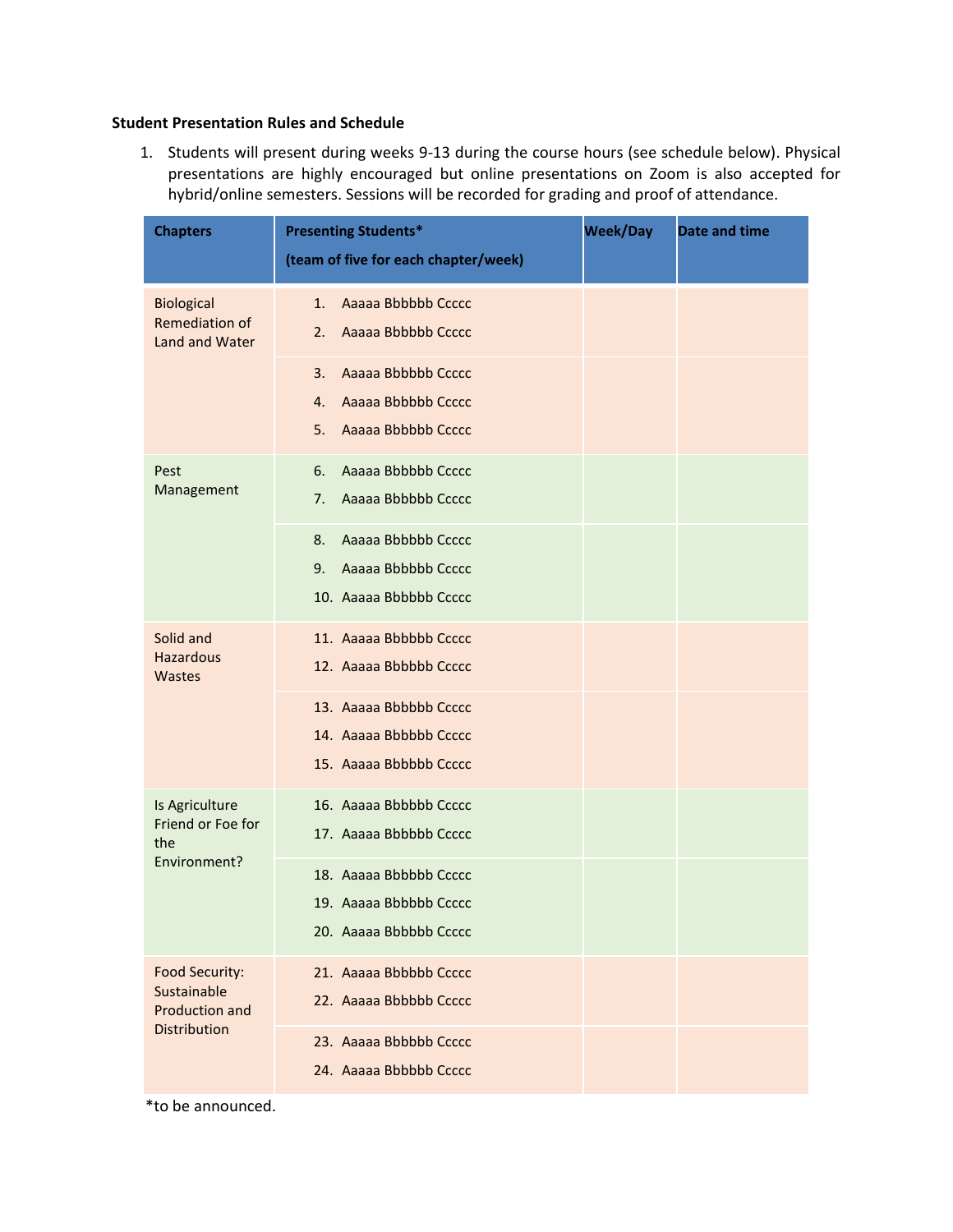- 2. Full attendance is required during student presentation sessions (missing >10 min of a session will be regarded as absence). Your final grade will be reduced by one letter grade (i.e. A to A-) for each missed student presentation session. If you miss a presentation session due to an emergency with a valid excuse (*e.g.*, a written proof of doctor's report, accident report, etc.) the instructor and TA must be informed within the same week.
- 3. Textbook resources will be provided to build up your PowerPoint presentation, however you are encouraged to research other resources from the IC [\(https://www.sabanciuniv.edu/bm/en\)](https://www.sabanciuniv.edu/bm/en) and the internet to design and enrich your presentation. Adding information from the articles you selected for your term paper is also highly encouraged!
- 4. Students assigned to a chapter are responsible for sharing the chapter content (i.e., sub-topics in a chapter) among themselves.
- 5. Having learned your presentation chapter and shared the sub-topics with your group members, you should then prepare your slides (e.g. 10-20 slides) that would cover a 20 min (± 5 min) presentation. At the end of your presentation (in your last slide) ask a very important/relevant essay question and give the answer to it. Note that your question will appear in the final exam (with or without modifications). Trivial questions that are not relevant, professionally thought, grammatically perfect or do not really teach anything will be disregarded and replaced by the instructor.
- 6. Your presentation will be evaluated according to the criteria below (in order of priority):
	- A comprehensive coverage of the chapter sub-topics assigned.
	- Use of information (results and conclusions) from those articles you selected to prepare your term paper.
	- Use of language, grammar, typeset, units of measurement.
	- Visual quality of the presentation material (titles, bullets, tables, font size, figures, tables, photos, slide numbers, etc.).
	- Time management  $(20 \pm 5 \text{ min})$ .
	- Voice modulation and the use of interactive strategies.
- 7. Presentations must be uploaded to SUcourse+ Google shared drive as a PPTX file before your actual presentation day.
- 8. Some precautions during the student presentation sessions:
	- Make sure your camera is working and turned on.
	- The instructor will make the presenter a co-host to share his/her screen.
	- Make sure the light is coming towards your face and not on your back.
	- Have your smartphone hotspot connection ready as a backup to home internet.
	- Keep your mic off if not presenting or asking a question to the presenter.